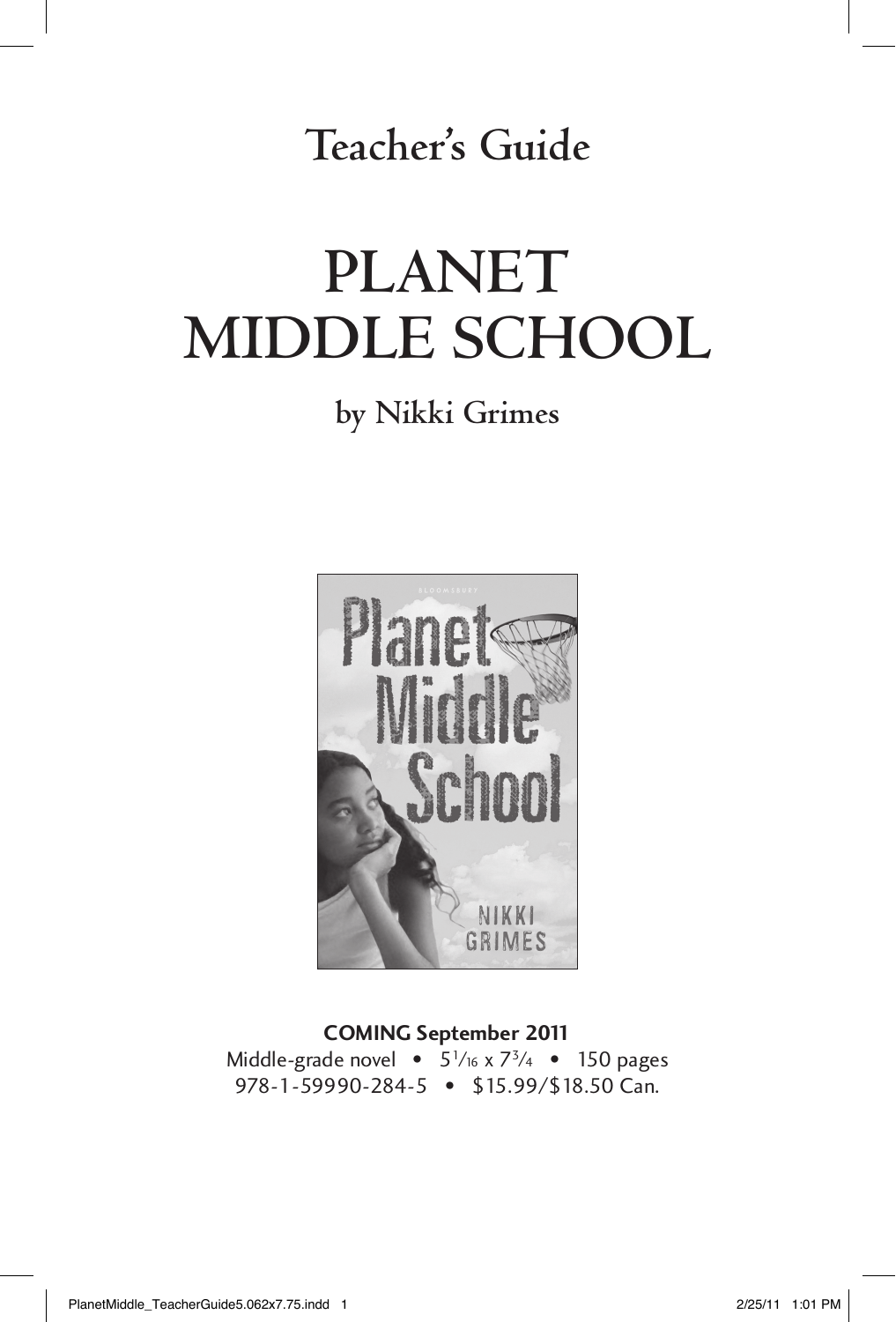For twelve years, Joylin Johnson's life has been just fine, thank you very much. A little basketball with the guys from the neighborhood was all it took to put a smile on her face. Baggy jeans, tee shirt, and hair in a ponytail were easy choices. And then suddenly the world turns upside down, and everything changes. Her best girl friend is flirting with her best guy friend. Her clothes seem all wrong. Worst of all, there's this one guy, Santiago, who appears from . . . where? Who is Joylin becoming to get his attention? Told in spare, engaging verse, Joylin's story of growing up is made unique by Nikki Grimes's signature sensitivity, warmth, and humor.

## **Interview questions:**

1. What first inspired Joylin's story?

2. Do you plan out your major plot points before you begin writing or do you just jump in and see where it leads you?

3. What is the best piece of writing advice you ever received? What advice would you give to young writers?

### **ABOUT THE AUTHOR:**

*New York Times* bestselling author Nikki Grimes is the recipient of the 2006 NCTE Award for Excellence in Poetry for Children. Her distinguished works include ALA Notable book, *What is Goodbye?*, the novels *Jazmin's Notebook, Dark Sons*, and *The Road to Paris* (Coretta Scott King Author Honor Books). Creator of the popular *Meet Danitra Brown*, Ms. Grimes lives in Corona, California.

### **Pre-reading:**

What is the most difficult thing about middle school? Have you ever tried to change who you are to be accepted by others? Does it work?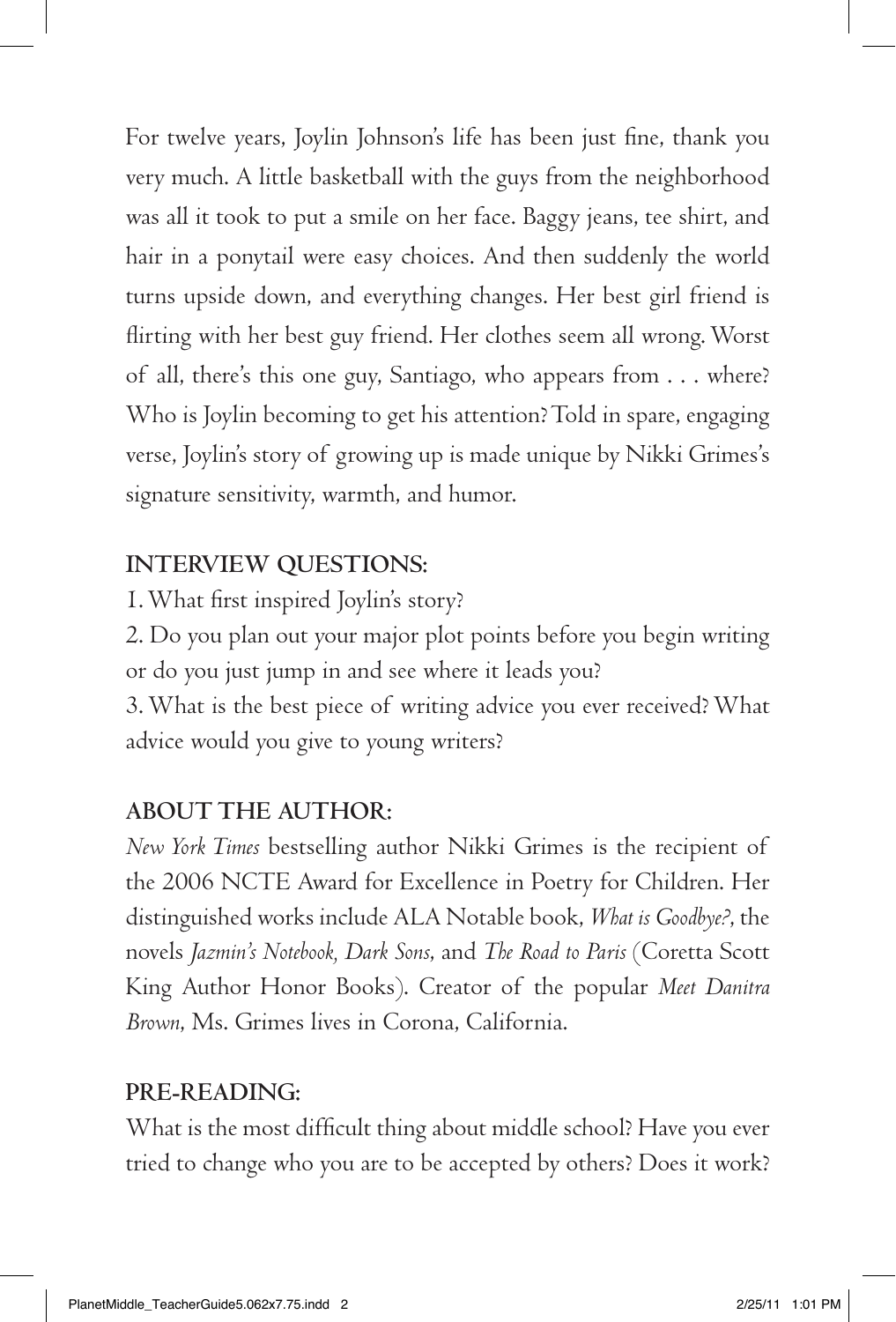## **Discussion guide:**

1. What is the conflict that opens the story? What feeling (or tone) best describes the first poem?

2. Describe Joylin. Why does her name not exactly fit her? Does yours fit you?

3. Compare and contrast Joylin's friends Jake and KeeLee. What does she share with each of them? Who do you think has the most difficulty fitting in of the three of them? Why?

4. Who is Caden? Why does Joy's dad seem uninterested in his son's gifts? How does Joy's mother feel about her husband's treatment of her children?

5. What are the changes Joylin tries to avoid? Is it even possible? What changes would you avoid if you could? What changes come along for both young men and women that are unavoidable?

6. Why does it feel like "Planet Middle School" to Joylin? What connections do you have with her feelings or some of the details of her life?

7. How is KeeLee beginning to change? Can friendships survive inevitable changes? What advice would you give friends?

8. Describe Joylin's family life. What conflicts reside there? Do you think it would be a good family to grow up in? If not, why not?

9. At first, Joylin is irritated that her friends are noticing the opposite sex but then she seems incapable of ignoring them as well. Is there any way to avoid these new feelings? What's the best way to deal with them?

10. Joy and Caden are both stubborn. How? What traits (both good and bad) are woven through your own family?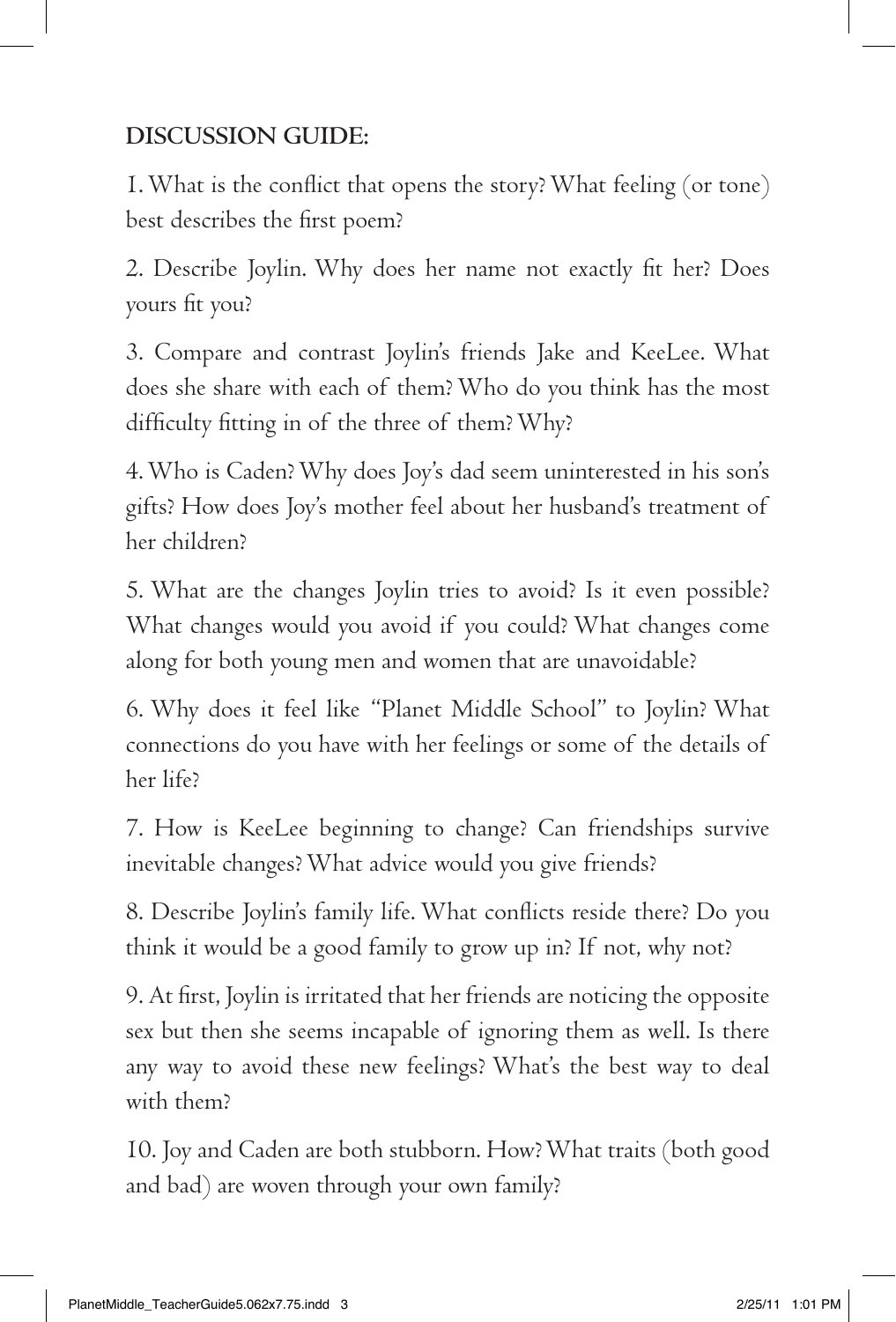11. Describe Santiago. What does Joylin think he wants in a girl? How does she attempt to become that girl?

12. Explain what happens when Joy starts wearing heels, make-up and skirts to school. Are embarrassing moments an unavoidable part of growing up? What's the best way to survive them? With whom would you share your most embarrassing moment?

13. How do things change between Joy and Jake both on and off the court? Why does she not want her two friends to be attracted to one another?

14. Why does Joylin's mom answer "finally" when Joylin says she wants to get her ears pierced? What would make your mom have a similar reaction to something you said?

15. KeeLee says to Joy, "You used to know exactly/ what you want/ to wear/to do/ to listen to" but suddenly she has so many doubts. Why do you think self-doubt is such a symptom of growing up? What can help you maintain your confidence?

16. Why does black nail polish lead to a tiff between Joy and KeeLee? How is it resolved? How do you fix arguments with your friends and family?

17. What finally opens Caden's father's eyes to his son's true gifts? Why is this an example of what Joylin needs to do for herself ? What incident opens Joy's eyes to what is really important in life?

18. Joylin has some hilarious scenes of daydreaming in class. Does everyone daydream? Why? Do you think daydreaming could be good for you? What purpose do you think it serves people?

19. In the end, does Joy finally confide in her mother about what has been happening? How does seeing Santiago on the court with another girl make Joy realize her mistakes?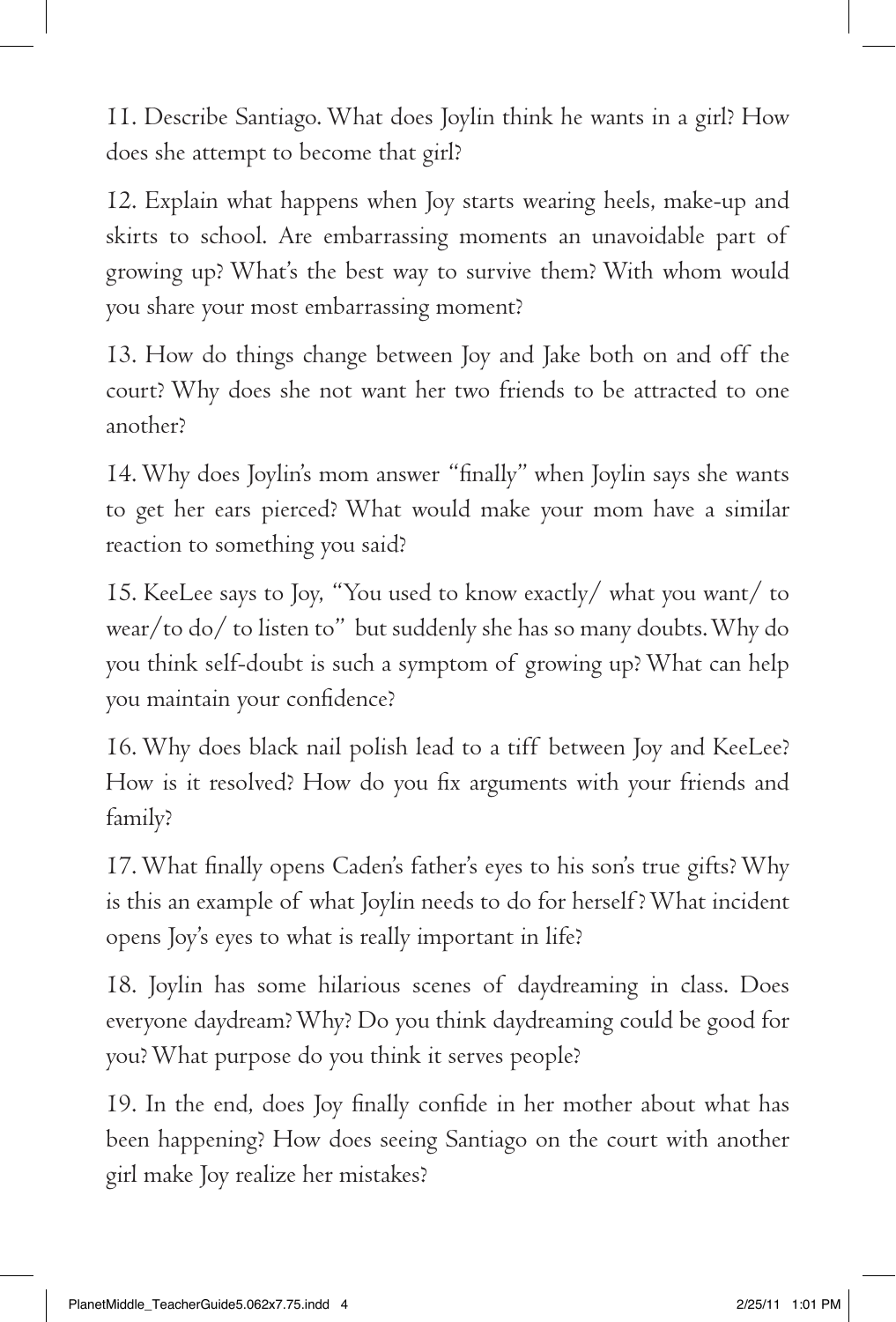20. Why do you think the author decided to tell this story in verse? What does it add to the story? Which poem is your favorite? Why?

## PROJECTS:

## **Reading:**

Comprehension: After the first six poems create a list of everything you know about Joylin. Then, make predictions about what you think might happen to her and why.

## **Fluency:**

Poetry is the perfect venue to improve your reading fluency. Choose your favorite poem and then practice reading it over and again until every word spills from your lips like lyrics. Don't memorize it but rely on the words to build your automaticity with these words. Read in pairs when you're confident how great you sound!

## **Vocabulary:**

Find at least three words that you do not recognize as you read the novel. Try to determine what those words mean by using the context of the sentence. Then, try to use that word later the same day. Not only will it impress your teacher/mom/sister but it will give you great practice!

## **Writing:**

Write three poems that tell your own story about change. Study how Nikki Grimes uses various poetic elements to bring her poetry to life. Specifically, try to use at least one simile and be sure to experiment with line breaks for effect!

## **Art:**

Create a collage based on the novel. What images would best represent Joylin's story? You can use pictures from magazines, the internet, or you can create your own. Describe why you chose these pictures in a brief artist's statement on the back.